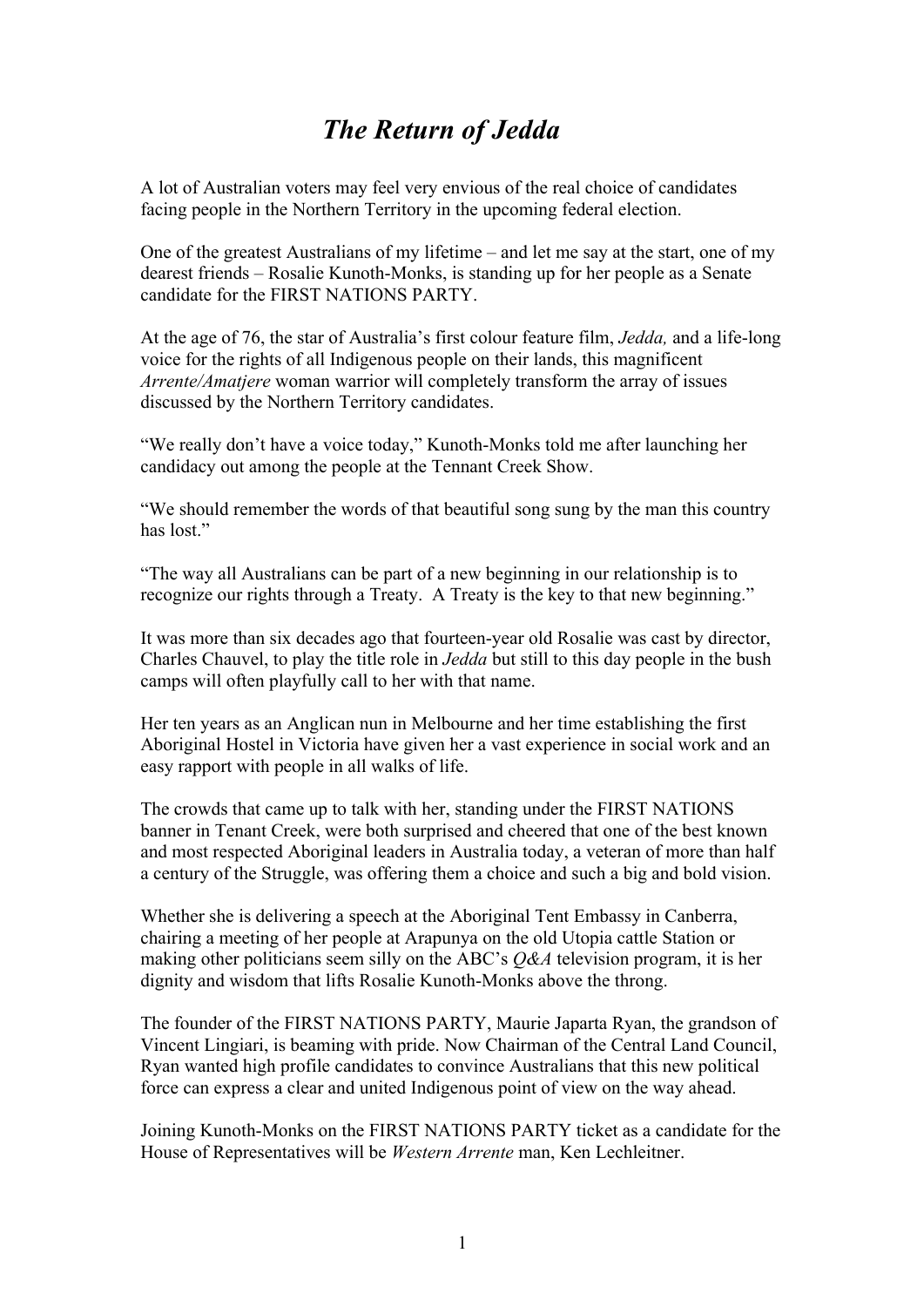This means there is a genuine contest of character and ideas, vision and experience, something most of us would say is missing where we live.

Territory voters will look over the Senate candidates and see Warren H. Williams, musician and community activist, running for the GREENS; Nova Perris whom former Prime Minister Julia Gillard declared was her "Captain's pick" as the A.L.P. candidate and the man Tony Abbott wants as his Minister for Indigenous Affairs, Senator Nigel Scullion.

In a vigorous democracy we all deserve a voice and so I have loved watching that other old friend, Warren H. Williams step off the music stage to tackle the exploitation of Aboriginal lands and the sad lack of respect for what the majority of people see as the best way ahead.

The courage of Rosalie Kunoth-Monks to put aside any thought of retiring to the shade in her senior years is a shining example to all of us to realise that the road to equality is very long and we need to work harder.

Rosalie was born at Arapunya in 1937. Both her parents were of the *Amatjere* people and the name Kunoth came from her German grandfather. In 1970 she married Bill Monks and their daughter Ngarla soon followed in her parent's footsteps contributing to community service at the grassroots.

Rosalie has served as President of Barkly Shire, Chancellor of the Batchelor Institute of Indigenous Tertiary Education and been a tireless campaigner for better housing, medical care and education for all Indigenous Australians.

I will never forget watching her more than twenty years ago lead an extraordinary march of Aboriginal women through the streets of Alice Springs to protest to the Government about the lack of services for women and children. She was always among the strongest voices to condemn racism and speak out against violence in any form.

After the Northern Territory Intervention in 2007 Kunoth-Monks was fiercely opposed to the imposition of federal leases and the many discriminatory measures targeting only Aboriginal people in these 73 remote communities.

With the Reverend Djiniyini Gondarra, the Yolgnu leader from Elcho Island, she travelled to Geneva and testified before the United Nations Committee for the Elimination of Racial Discrimination.

Over the past six years as the Intervention has dragged on I have travelled with Rosalie Kunoth-Monks and her family, speaking at scores of forums in town halls, cinemas and universities. Without notes she speaks from the head and the heart, and the central issue is always to ask Australians to see the humanity of Aboriginal people.

One night at a Redfern rally, I was on stage with Rosalie. The atmosphere in the hall was intense, as we all listened to every word spoken by her impressive young granddaughter, Amelia, who suddenly told the audience that the oppression and